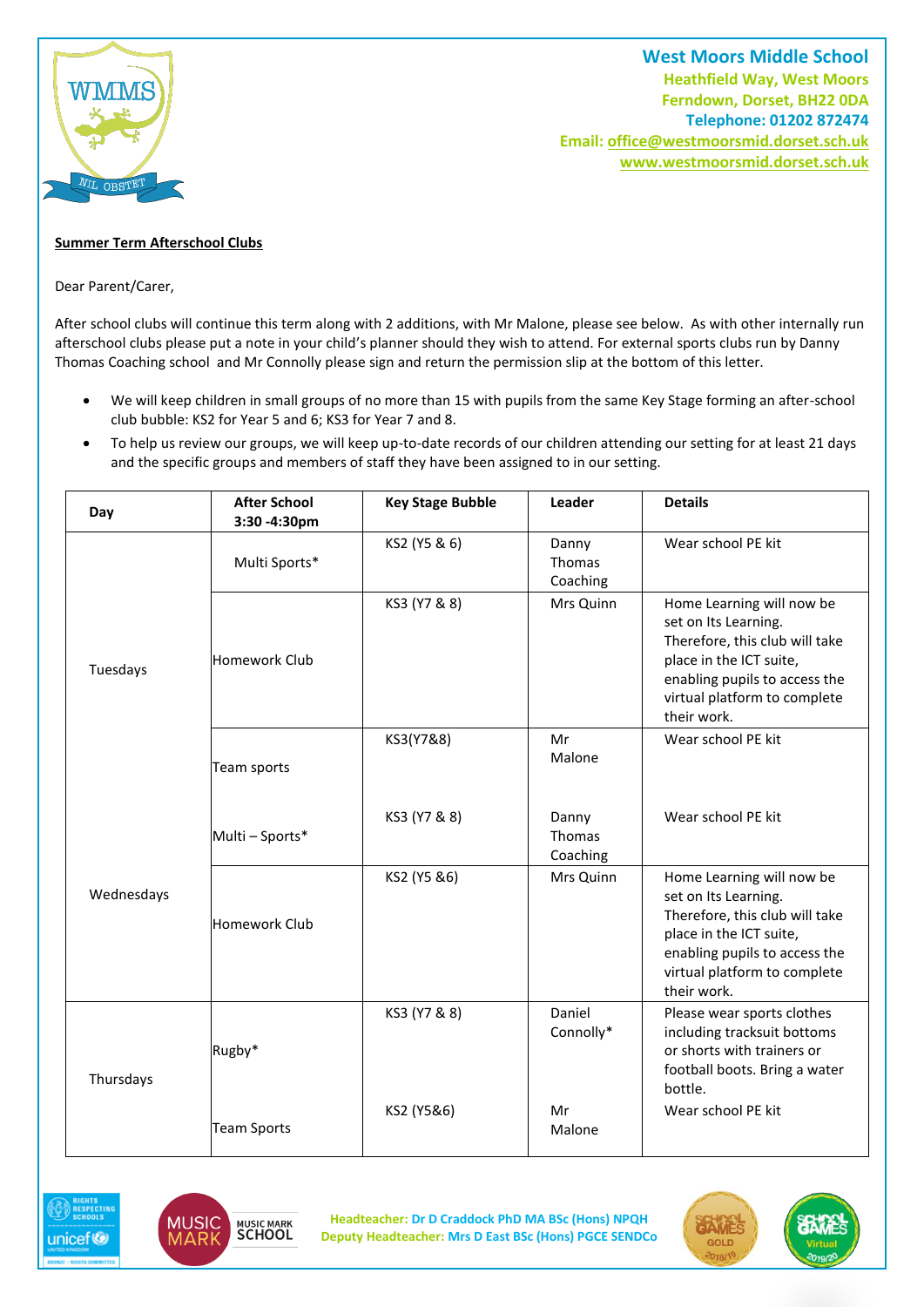| * Ex-international Daniel Connolly, who has played represented Wales in the Hong Kong Sevens and England in the Touch Rugby<br>World Cup, will run these rugby sessions. He also coaches: Bournemouth Rugby Club, Dorset & Wiltshire County teams and helps<br>with the Bath Rugby development programme. The sessions will include many fun games and will focus on hand eye<br>coordination, agility and balance. In line with Covid guidelines, there will be no contact or tackling. The sessions are open to<br>boys and girls. |                             |                   |  |  |  |  |
|--------------------------------------------------------------------------------------------------------------------------------------------------------------------------------------------------------------------------------------------------------------------------------------------------------------------------------------------------------------------------------------------------------------------------------------------------------------------------------------------------------------------------------------|-----------------------------|-------------------|--|--|--|--|
| Parents should put a short, signed note in the pupil planner should their child wish to attend. Parents will be<br>informed in the event of a club being cancelled.<br>*N.B. For afterschool sports clubs run by external coaches a separate permission slip needs to be signed and returned<br>to the school office. Please see below.                                                                                                                                                                                              |                             |                   |  |  |  |  |
| Yours faithfully<br><b>Mrs Watkins</b><br><b>Assistant Head</b>                                                                                                                                                                                                                                                                                                                                                                                                                                                                      |                             |                   |  |  |  |  |
| <b>Afterschool Sports Clubs Summer Term 2021</b>                                                                                                                                                                                                                                                                                                                                                                                                                                                                                     |                             |                   |  |  |  |  |
| <b>Tuesday</b>                                                                                                                                                                                                                                                                                                                                                                                                                                                                                                                       | Multi-sports KS2 (Y5&6)     |                   |  |  |  |  |
| Wednesday                                                                                                                                                                                                                                                                                                                                                                                                                                                                                                                            | Multi-sports KS3 (Y7&8)     |                   |  |  |  |  |
| <b>Thursday</b>                                                                                                                                                                                                                                                                                                                                                                                                                                                                                                                      | <b>Rugby KS3 (Y7&amp;8)</b> |                   |  |  |  |  |
| tick relevant box above.                                                                                                                                                                                                                                                                                                                                                                                                                                                                                                             |                             |                   |  |  |  |  |
| Signed                                                                                                                                                                                                                                                                                                                                                                                                                                                                                                                               |                             | Parent / Guardian |  |  |  |  |
|                                                                                                                                                                                                                                                                                                                                                                                                                                                                                                                                      |                             |                   |  |  |  |  |
|                                                                                                                                                                                                                                                                                                                                                                                                                                                                                                                                      |                             |                   |  |  |  |  |
| Please indicate one of the following:                                                                                                                                                                                                                                                                                                                                                                                                                                                                                                |                             |                   |  |  |  |  |
| *I will be collecting my child from West Moors Middle School.                                                                                                                                                                                                                                                                                                                                                                                                                                                                        |                             |                   |  |  |  |  |
| * My child will be walking home from West Moors Middle School.                                                                                                                                                                                                                                                                                                                                                                                                                                                                       |                             |                   |  |  |  |  |
|                                                                                                                                                                                                                                                                                                                                                                                                                                                                                                                                      |                             |                   |  |  |  |  |
|                                                                                                                                                                                                                                                                                                                                                                                                                                                                                                                                      |                             |                   |  |  |  |  |
|                                                                                                                                                                                                                                                                                                                                                                                                                                                                                                                                      |                             |                   |  |  |  |  |